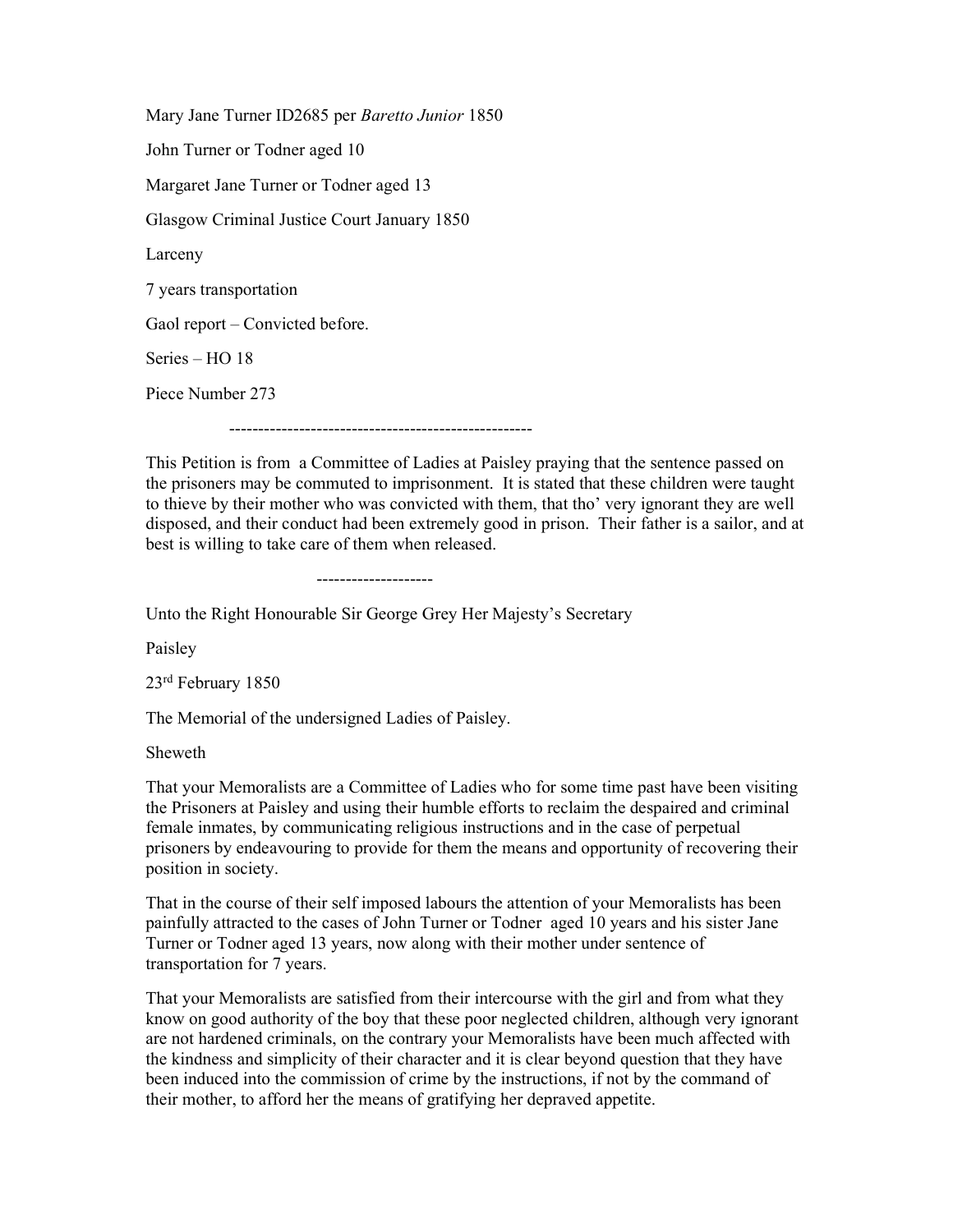And further that their conduct during their confinement had been such as warrants a belief that under proper training and education they may be reclaimed to habits of industry and made useful members of society. In proof of which your Memoralists would respectfully refer to the Certificates of the Governor of the Prison which accompany this Memorial.

Your Memoralists considering the extreme youth of these poor children the unfortunate circumstances that they have been placed the favourable prospects of reclaiming them which their conduct in prison [ ] would most respectfully but earnestly implore your Excellency to commute their sentence to imprisonment in one of the Penitentiaries in this country for such a period as to your Excellency may seem such.

Your Memoralists would mention as an additional inducement to the mitigation of the sentence, that the father who is a seafaring man has both the means and inclination to provide for the support of his family and that he is likely on the termination of their imprisonment to discharge the duty of a parent toward them.

May it there for please your Excellency to take the foregoing Memorial into your favourable consideration and grant the prayer of the Memoralists or to do otherwise your Excellency may seem right. And your Memoralists will ever pray.

Margaret Thomson

Sarah McQueen

Margaret Martin

Catherine Hodge

Mary Cochran

Eliza Farlee

Mary Hart.

-------------------------

Edinburgh

27th February 1850

In reference to the statement of Mr Smith the Chaplain and Mr Bird the Governor of the Paisley Gaol as to the two children of the name of Turner convicted at the last Glasgow Circuit – I have much pleasure in expressing my perfect confidence in the judgement of both of these gentleman.

| I      |  |  |  |
|--------|--|--|--|
|        |  |  |  |
| I<br>_ |  |  |  |

 $\mathbf{1}$ 

Sheriff

---------------------------------

Paisley Prison

20th February 1850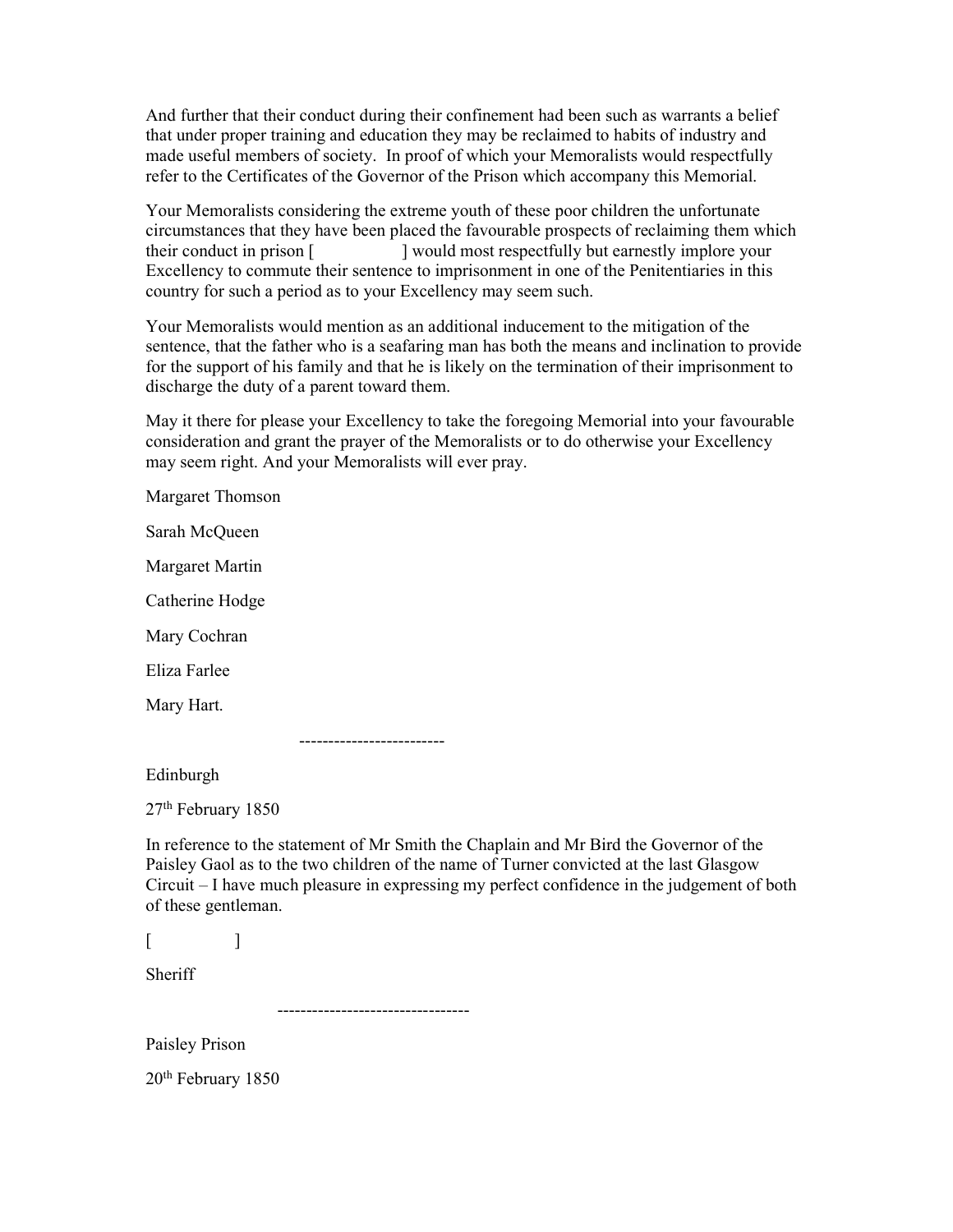I have much pleasure in being able to state that the boy John Turner or Todner has since his commitment to this prison conducted himself with propriety. He is docile and [hactable] and under proper management with God's blessing would if, spared, yet become a useful member of society

Robert Bird

Governor.

------------------------------

Paisley Prison

19th February 1850

I have much pleasure in being able to state that the conduct of the girl Margaret Jane Turner or Todner had during her confinement in this prison been uniformally good, she had paid attention to the instructions given to her, has shewn herself apt to learn and I believe under proper management she would if spared become a useful member of society.

Robert Bird

Governor

I concur in the above statement.

Debra Young

Matron

-------------------------------

Paisley Goal

20th February 1850

John Turner and Margaret Turner since they became prisoners here have conducted themselves with the greatest propriety. They seem desirious to learn and are very attentive in time of learning. They are apparently of good natural disposition and of considerable intelligence and were they at liberty and under proper training for a period there is every reason to hope that with the blessing of God they would yet prove an honour to their selves and to their country.

William Smith

Chaplain

----------------------------

Statement of Mary McCabe or Turner or Todner – mother of Margaret Jane and John Turner or Todner

I was married about 17 years since to my present husband, he is a ships carpenter and goes to sea. I have four children alive to him. The boy and girl who are in the case with me, one girl older and one girl younger. The age of the girl who is transported with me is 12 years and the boy is 10 years of age.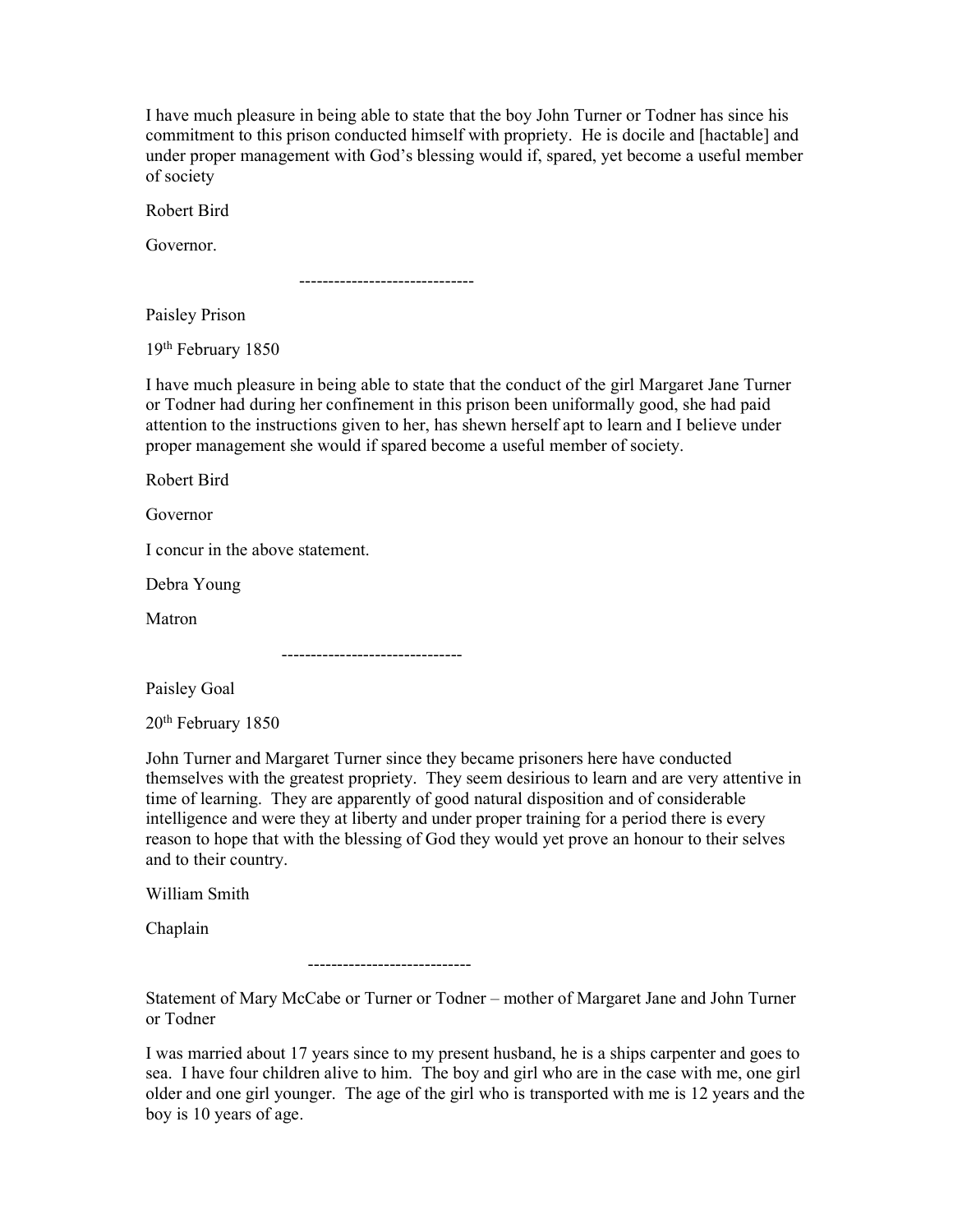About ten years ago my husband went to sea I was then living in England, he left me his half pay to draw monthly from the owners it was £2. The ship went to America and in consequence of the men leaving her I only got one month's pay of £2. I put my family on the town and received 5s per week for some time. At the end of 12 months my husband sent me £12 from America, but I had to pay back £7 to the town. The next year he sent me £7 and after being away for 3 years he came into Greenock when he sent me £18. At this time I came to Greenock leaving my family in England and staid with my husband about 10 weeks until he again went to sea. He was away only two or three months when he returned and sent me £5 to bring the family to Greenock, this is about 6 years ago, and where we have resided since. My husband's first voyage was 10 months he gave me on going away  $\pounds 3$  of his advance and left me a note to draw 30s monthly while he was away which I got. My husband had £18 to receive on coming home with which he took and furnished a house for me, his next voyage was a short one he gave me on going away £4 of his advance and left me a note to draw £2 monthly but the ship returned before any was due (it may be remarked that as seamen get 2 months pay in advance the monthly notes do not become payable until the third month). The ship came into Greenock on the Sabbath day, I was at church and when my husband came home we quarrelled because I had all his things in the Pawn. He did not give me any money on his return this voyage, it was the first time. I suppose he was angry at his thing being away. On his next voyage which was 12 months, he left me 30s out of his advance and a note for £2 monthly which I got until his return. Since that time I have received all I got through Mr [McAulence] of Greenock generally from 6s to 7s per week for provisions although sometimes only 4s, besides this I got clothing for myself and children, my house rest was paid and sometimes I got coals.

I am not aware of my children taking anything they did not buy home to me, except once, I challenged the girl with taking some things and selling them, and the said] her and the other girl who was a witness had sold something to buy ribbons.

I have sometimes sold the provisions received to get other things with.

Written by Robert Bird.

-------------------------

On making enquiries at Greenock about the family of the Turners, I learnt that sometime since the mother and an elder daughter was in the Prison and on being liberated Mrs McKay the Chaplain took the mother to his house, but in a day or two after he missed so many things that he put her away. It appears that the mother and another woman and a girl lived in a house that the two woman staid at home while the children were sent out to steal from the Marley Greens, the mother and the woman keeping a good fire one to dry the things bought in, which some of them took next day to Glasgow or elsewhere and sold. Altho the mother says it was want anyone who reads her own statements must see at once it could not be so. The children sat they were often hungry and I have reason to believe it is true. I saw from the books of Mrs McAulkand that she has had through her hands about 7s per week since her husband [cashed] to leave her his half pay, this for provisions in addition to clothing and house rent. It has been my lot to make enquiries into many cases but I must confess this appears on the part of the mother to be about the worst. In proof that the father is willing to do what is right I may state that he now at sea and he had left behind for the use of his children (they were not tried when he went away) £22. I believe that the mother had been the sole cause of the children being placed as they are, both the boy and girl appear naturally of a good disposition, and although very ignorant are apt to learn and if they could be got off for a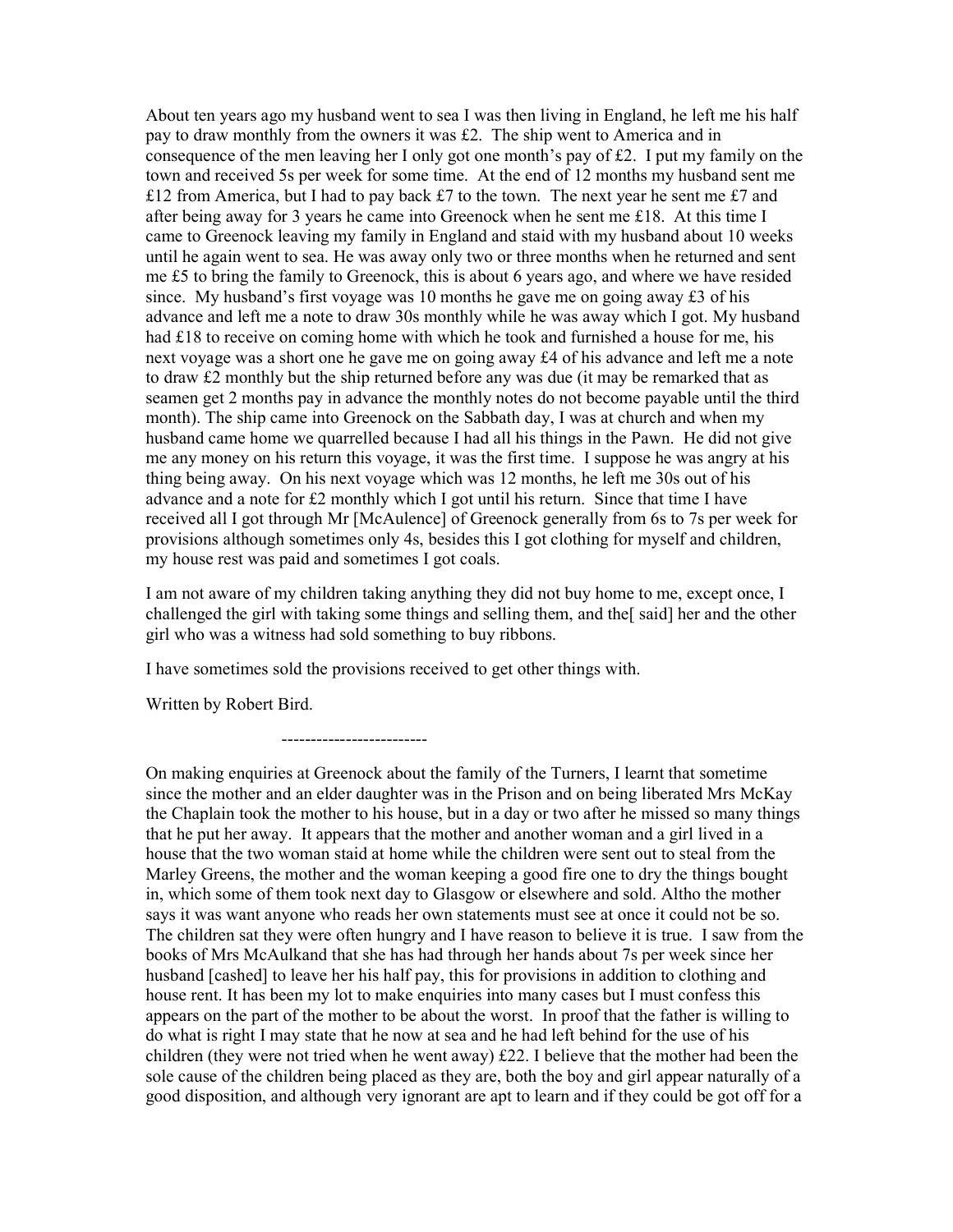short imprisonment and placed under proper management might become useful members of society.

Robert Bird.

-----------------------------------

Downing Street

23rd April 1851

Sir

With reference to your letter of the  $12<sup>th</sup>$  June last stating that Her Majesty had been pleased to grant to Margaret Turner or Todner , a pardon for the crime of which she stood convicted, upon condition of her being received into the Institution of the Refuge for the Destitute at Dalston, I am direct by Earl Grey to transmit to you the copy of a dispatch from the Lieutenant Governor of Van Diemen Land, with a Petition from Turner who prays that on the grounds stated by her, she may be allowed to remain in the Colony

I am to request that you will submit this application for the consideration and decision of Secretary Sir George Grey.

I am Sir

Your obedient servant

[Numan Menvale]

(Copy)

Van Diemen's Land

Government House

9 th December 1850

No 266

Executive

My Lord

I have the honour to acknowledge the receipt of your Lordships despatch No 94 of the  $19<sup>th</sup>$ June last, notifying that Her majesty had been pleased to grant to Margaret Turner or Todner who was sentenced at Glasgow in January 1850 to seven years transportation, a pardon for the crime which she stands convicted upon condition of her being received into the Institution of the refuge for the Destitute at Dalston; and instructing me to cause a passage to be provided for this woman by the first opportunity onboard some vessel proceeding to England.

I now enclose a petition which IO have received for Margaret Turner praying that she may be allowed to reside in this country, on the grounds of her not wishing to leave her mother who was transported at the same time with herself. From enquiries I find that she is now though only a girl of 14 years of age in a respectable service as a Passholder, and pending the receipt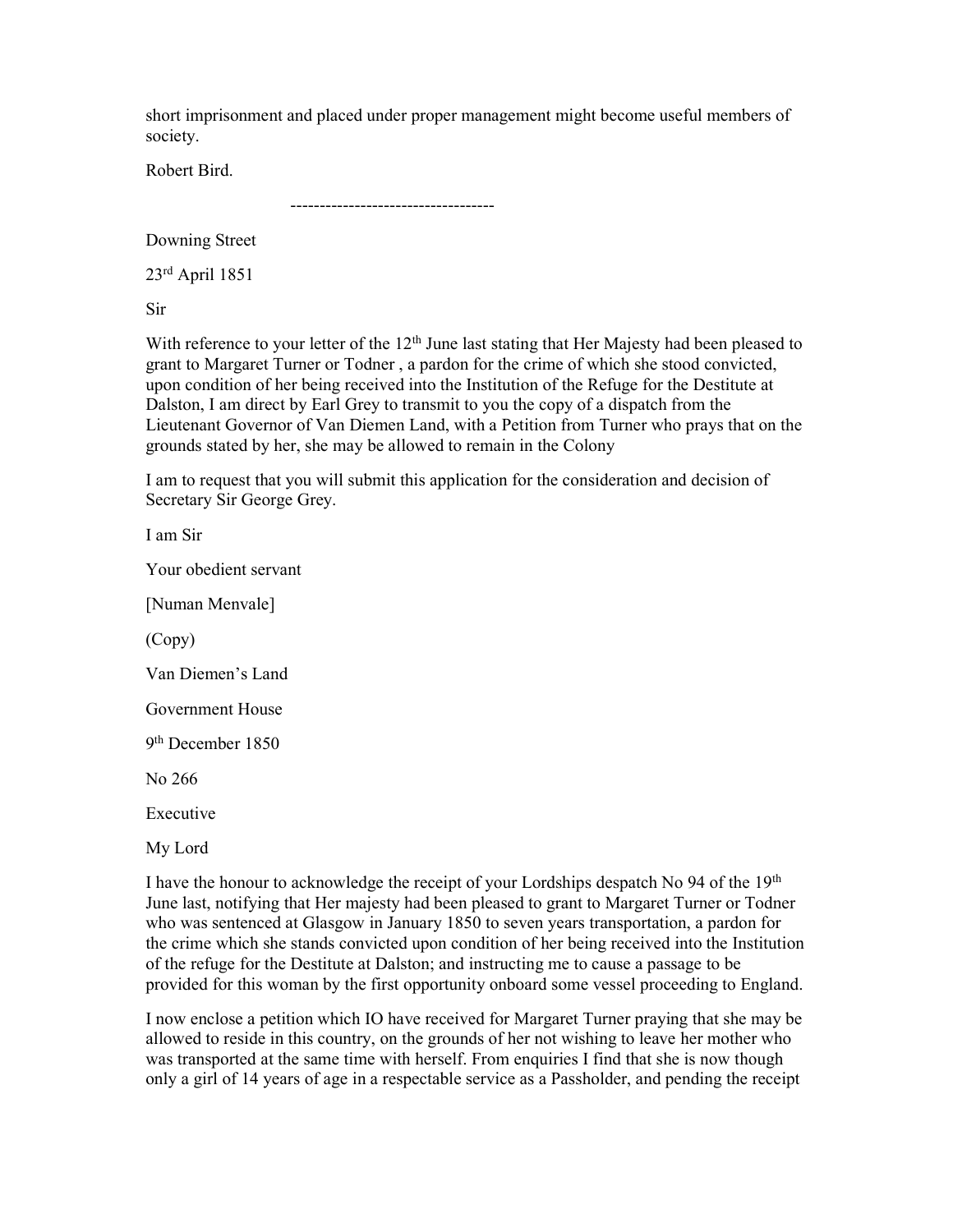of your Lordship's further instruction, I have not thought it expedient to enforce her return to England.

(signed)

W Denison.

----------------------

To His Excellency Sir William Thomas Denison Lieutenant Governor of the Island of Van Diemen's Land and its dependencies.

The humble Petition of Margaret Turner per "Baretto Junior"

Sheweth

That it has been notified by the Comptroller General of Convicts that Her Majesty the Queen had been graciously pleased to grant to your Excellency's Petitioner a PARDON upon condition that she return to England and enter an Institution known as a Refuge for the Destitute at Dalston. That Petitioner cannot but ever feel grateful that such an Act of Royal Clemency should be extended to her.

That Petitioner having gone a Primary Stage of Probation, subsequently endorsed the hardships of a long and perilous voyage and having an affectionate mother near her in this Colony and moreover being in a good situation, humbly prays your Excellency will be pleased to recommend that Her Majesty's pardon may be extended to her without the condition annexed thereto of her returning to England.

And your Petitioner as in duty bound will ever pray.

------------------------------

Edinburgh

2 nd May 1850

Sir

I received on the 24th the Royal warrant for a pardon in favour of Margaret June Turner or Todner, pardoning her of the crime of Larceny and of the sentence of 7 years transportation passed upon her for the same, on condition of her being removed to and received in the Institution of the Refuge of the Destitute in the County of Middlesex, there to remain and continue and be specified to all the orders and regulations thereof, until duly discharged therefrom. The receipt of the warrant having been communicated to the Prison Authorities here, it was found that the convict had been removed to Millbank Prison on  $20<sup>th</sup>$  March last, and a letter having been addrssed by the Governor of Paisley Prison to the Governor of Millbank Prison on the subject , I am informed that an answer has been received to the effect that the prisoner Margaret Jane Turner embarked onboard the ship "Baretto Junior" on the 8<sup>th</sup> April and shortly after sailed for Van Diemen's Land.

In these circumstances I seem it proper to return to you the Royal Warrant enclosed, in order that the proper means may be taken for carrying it into effect Her majesty's gracious